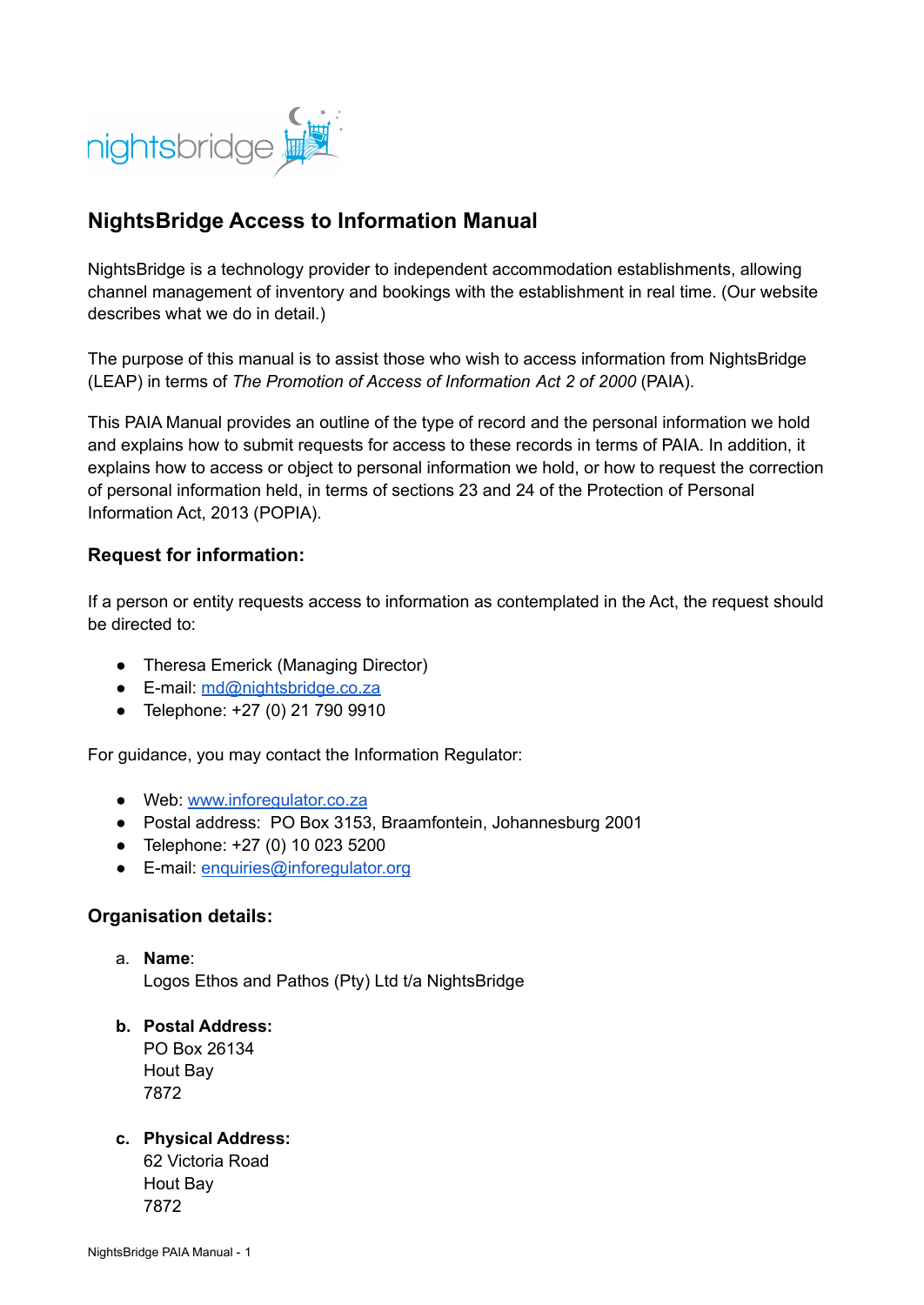### **d. Contact details:**

Tel: +27 (0) 21 790 9910 Fax: 086 582 1927 E-mail: md@nightsbridge.co.za

# **Records available without requiring request to access:**

| Type of record              | How you can access it    |  |
|-----------------------------|--------------------------|--|
| Memorandum of Incorporation | https://bizportal.gov.za |  |
| Directors' names            | https://bizportal.gov.za |  |
| Documents of Incorporation  | https://bizportal.gov.za |  |
| <b>Banking details</b>      | Request by email         |  |
| Information on our website  | Visit our website        |  |
| <b>Newsletters</b>          | Subscribe as a client    |  |

# **Company Records Classification Key:**

| <b>Classification</b><br><b>Number</b> | <b>Access</b>        | <b>Classification (PAIA Section)</b>                                                      |  |
|----------------------------------------|----------------------|-------------------------------------------------------------------------------------------|--|
| 1                                      | May be disclosed     | Public access document                                                                    |  |
| $\overline{2}$                         | May not be disclosed | Request for, or after commencement of, criminal or<br>civil proceedings [s7]              |  |
| 3                                      | May be disclosed     | Subject to copyright                                                                      |  |
| 4                                      | Limited disclosure   | Personal information that belongs to the requester of<br>that information [s61]           |  |
| 5                                      | May not be disclosed | Unreasonable disclosure of personal information of<br>natural person [s63(1)]             |  |
| 6                                      | May not be disclosed | Likely to harm the commercial or financial interests<br>of third party $[s64(a)(b)]$      |  |
| 7                                      | May not be disclosed | Likely to harm a third party in contract or other<br>negotiations [s64(c)]                |  |
| 8                                      | May not be disclosed | Would breach a duty of confidence owed to a third<br>party in terms of an agreement [s65] |  |
| 9                                      | May not be disclosed | Likely to compromise the safety of individuals or<br>protection of property [s66]         |  |
| 10                                     | May not be disclosed | Legally privileged document [s67]                                                         |  |

NightsBridge PAIA Manual - 2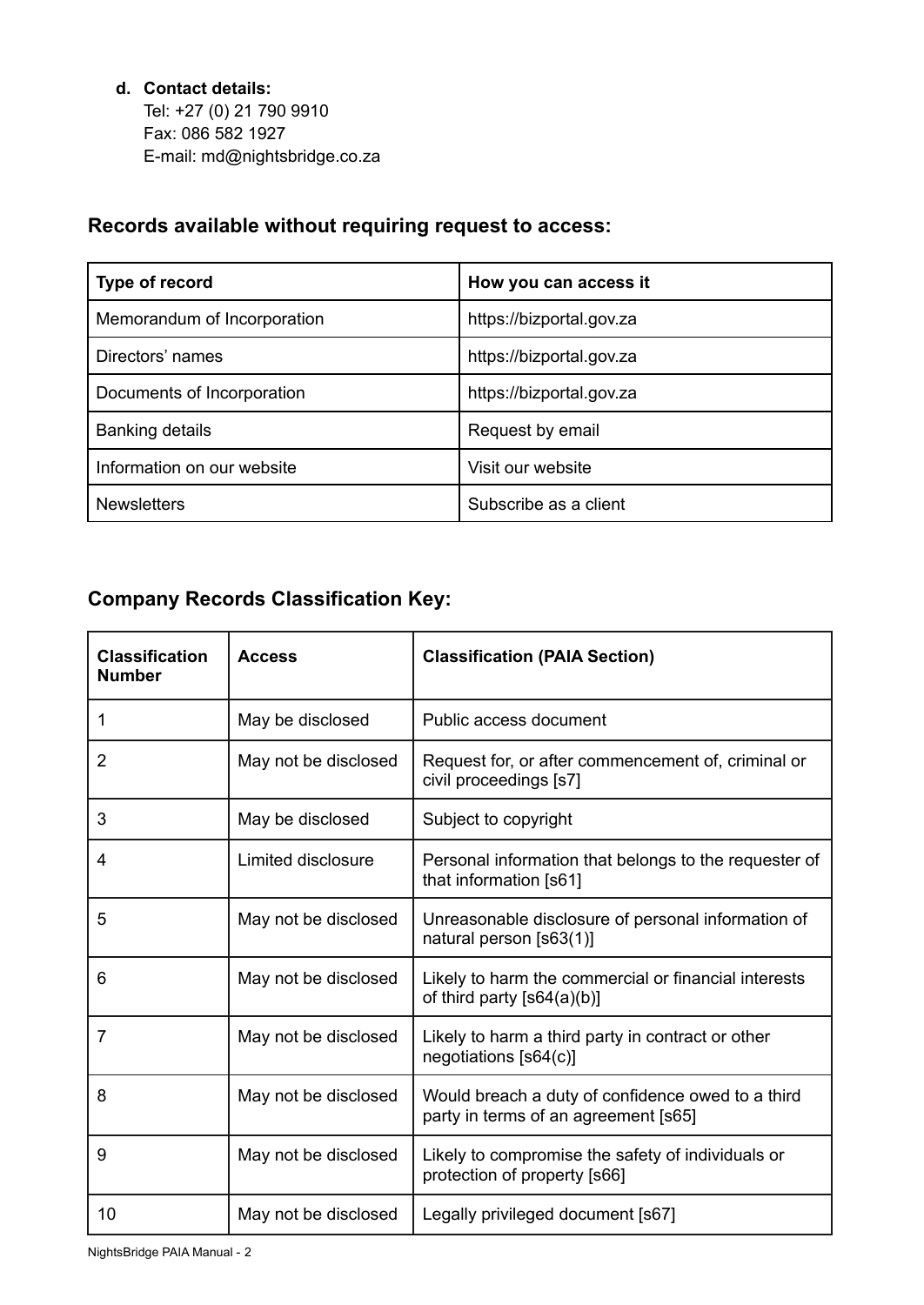| 11 | May not be refused   | Environmental testing / investigation which reveals<br>public safety / environmental risks [s64(3)] |  |
|----|----------------------|-----------------------------------------------------------------------------------------------------|--|
| 12 | May not be disclosed | Commercial information of private body [s68]                                                        |  |
| 13 | May not be disclosed | Likely to prejudice research and development<br>information of the Adapt IT or a third party [s69]  |  |
| 14 | May not be refused   | Disclosure in public interest [s70]                                                                 |  |

# **Company Records Availability:**

The following is a list of documents or data we do not automatically make available, but may be requested. We keep these records in electronic or physical format.

| Category          | <b>Type of Record</b>                               | <b>Classification</b> |
|-------------------|-----------------------------------------------------|-----------------------|
| <b>Finance</b>    | <b>Financial Statements and Management Accounts</b> | 12                    |
|                   | Financial and Tax Records (LEAP)                    | 4, 12                 |
|                   | <b>Asset Register</b>                               | 12                    |
| <b>HR</b>         | <b>Employee Records</b>                             | 4, 5, 9               |
|                   | <b>Employment Contracts</b>                         | 4, 5                  |
|                   | <b>Policies and Procedures</b>                      | $\overline{4}$        |
|                   | <b>Payroll Records</b>                              | 4, 5                  |
|                   | Leave Records                                       | 4, 5                  |
|                   | <b>Training Records</b>                             | 4, 5                  |
|                   | <b>Employee Medical Records</b>                     | 4, 5, 8               |
|                   | <b>Disciplinary Records</b>                         | 4, 5, 9               |
| <b>Business</b>   | <b>Client Records</b>                               | 12                    |
|                   | <b>Clients' Business Databases</b>                  | 4, 6, 8, 12           |
| <b>Operations</b> | <b>Training Manual</b>                              | 12                    |
|                   | Sales Information                                   | 12                    |
|                   | <b>Agreements and Documents</b>                     | 8, 12                 |
|                   | <b>Customer Communications Records (CRM)</b>        | 4, 12                 |
| Corporate         | PAIA Manual                                         | 1                     |
|                   | <b>Public Corporate Records</b>                     | 1                     |
|                   | Services and Brochures                              | 1                     |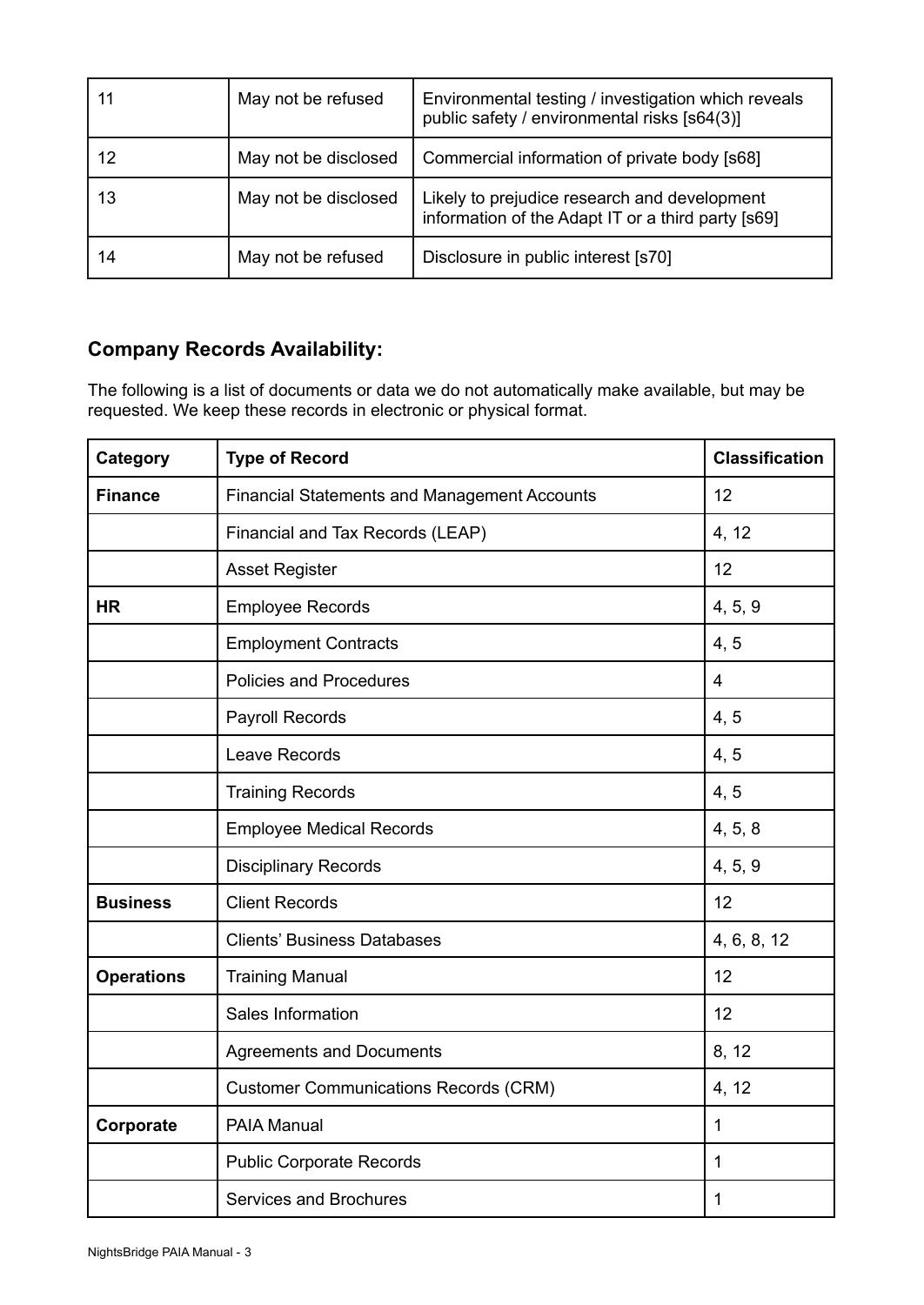# **Information available in terms of other legislation:**

We retain records and documents in terms of the legislation listed here. These records and information may be made available on request, subject to this Manual, unless disclosure is prohibited in terms of legislation, agreement or otherwise.

- (a) Basic Conditions of Employment 75 of 1997.
- (b) Companies Act 71 of 2008.
- (c) Compensation for Occupational Injuries and Health Diseases Act 130 of 1993.
- (d) Consumer Protection Act 68 of 2008.
- (e) Employment Equity Act 55 of 1998.
- (f) Income Tax Act 95 of 1967.
- (g) Labour Relations Act 66 of 1995.
- (h) Occupational Health and Safety Act 85 of 1993.
- (i) Promotion of Access to Information Act 2 of 2000.
- (j) Unemployment Insurance Act 63 of 2001.
- (k) Value Added Tax Act 89 of 1991.
- (l) Statutory Returns and Statutory Records.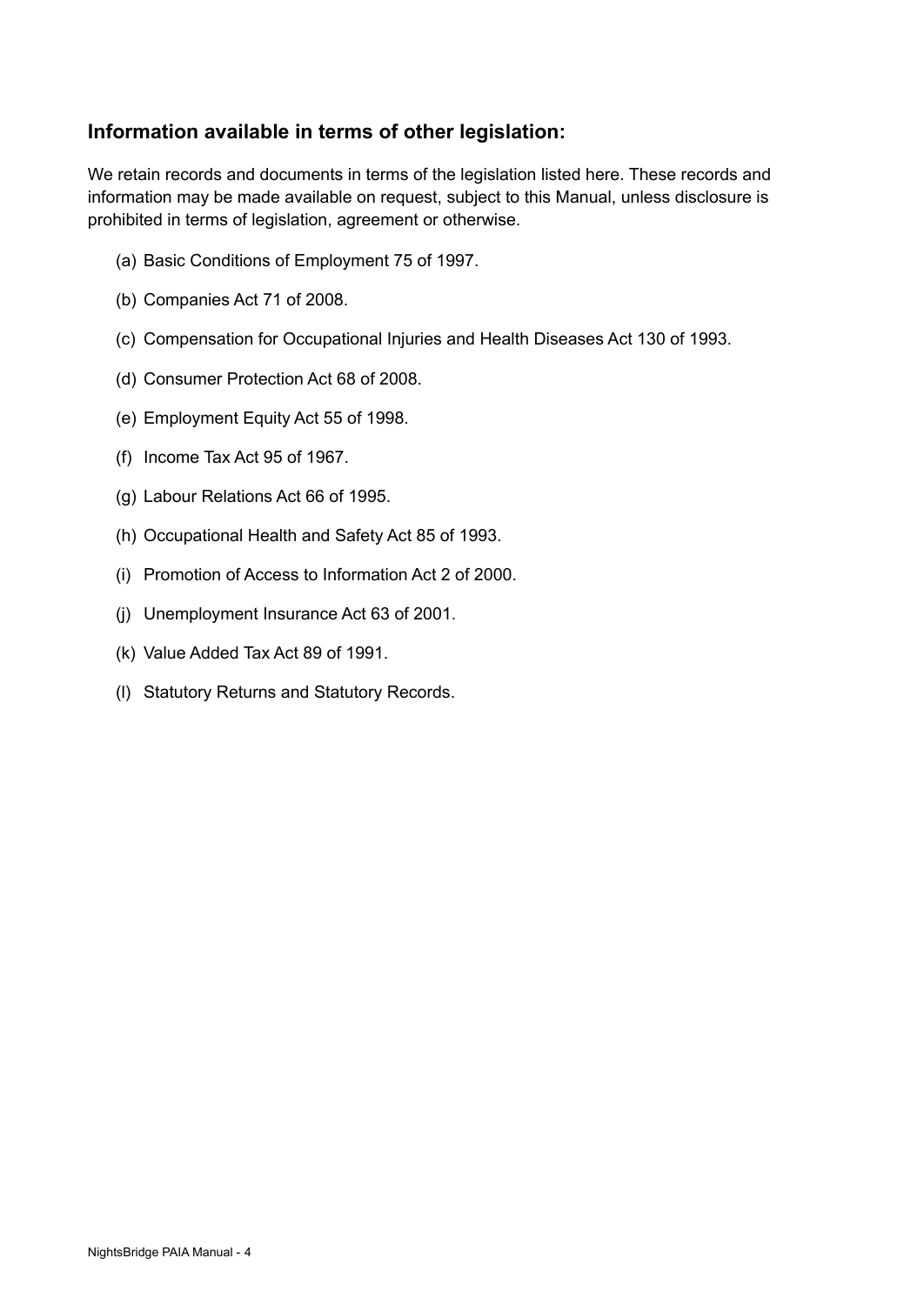# **Processing of Personal Information**

#### **a. The Purpose of Processing Personal Information**

We process personal information for a number of reasons including, but not limited to, the following:

- To perform services.
- To maintain records.
- For employment purposes.
- To assist us in detecting and preventing fraud.

#### **b. Categories of Data Subjects and Personal Information Processed by NightsBridge:**

| <b>Categories of Data Subject</b>  | <b>Personal Information Processed</b>                                                                                                                                                                                                                              |
|------------------------------------|--------------------------------------------------------------------------------------------------------------------------------------------------------------------------------------------------------------------------------------------------------------------|
| <b>Client and Potential Client</b> | Client personal information<br>Client location information<br><b>Client business information</b>                                                                                                                                                                   |
| Partners / Channels                | Personal information of supplier/partner and<br>their representatives                                                                                                                                                                                              |
| Employees                          | Attendance records<br>Employee personal information<br>Employee medical information<br>Employee contracts<br>Employee performance records<br>Payroll records<br>Electronic access records<br>Training records<br><b>Employment history</b><br>Credit check consent |
| <b>Job Applicants</b>              | Curriculum vitae<br><b>Application letters</b>                                                                                                                                                                                                                     |

#### **c. Sharing of Personal Information**

We do not share personal information with third parties, except if:

- We're obliged to provide the information for legal or regulatory purposes.
- We're required to do so for existing or future legal proceedings.
- We're involved in the prevention of fraud, loss, bribery or corruption.
- A third party performs services and processes personal information on our behalf.
- A client requests the sharing of their personal information with a third party provider they wish us to integrate to.

All our employees are required to sign, and adhere to, data privacy and confidentiality principles and to attend data privacy training.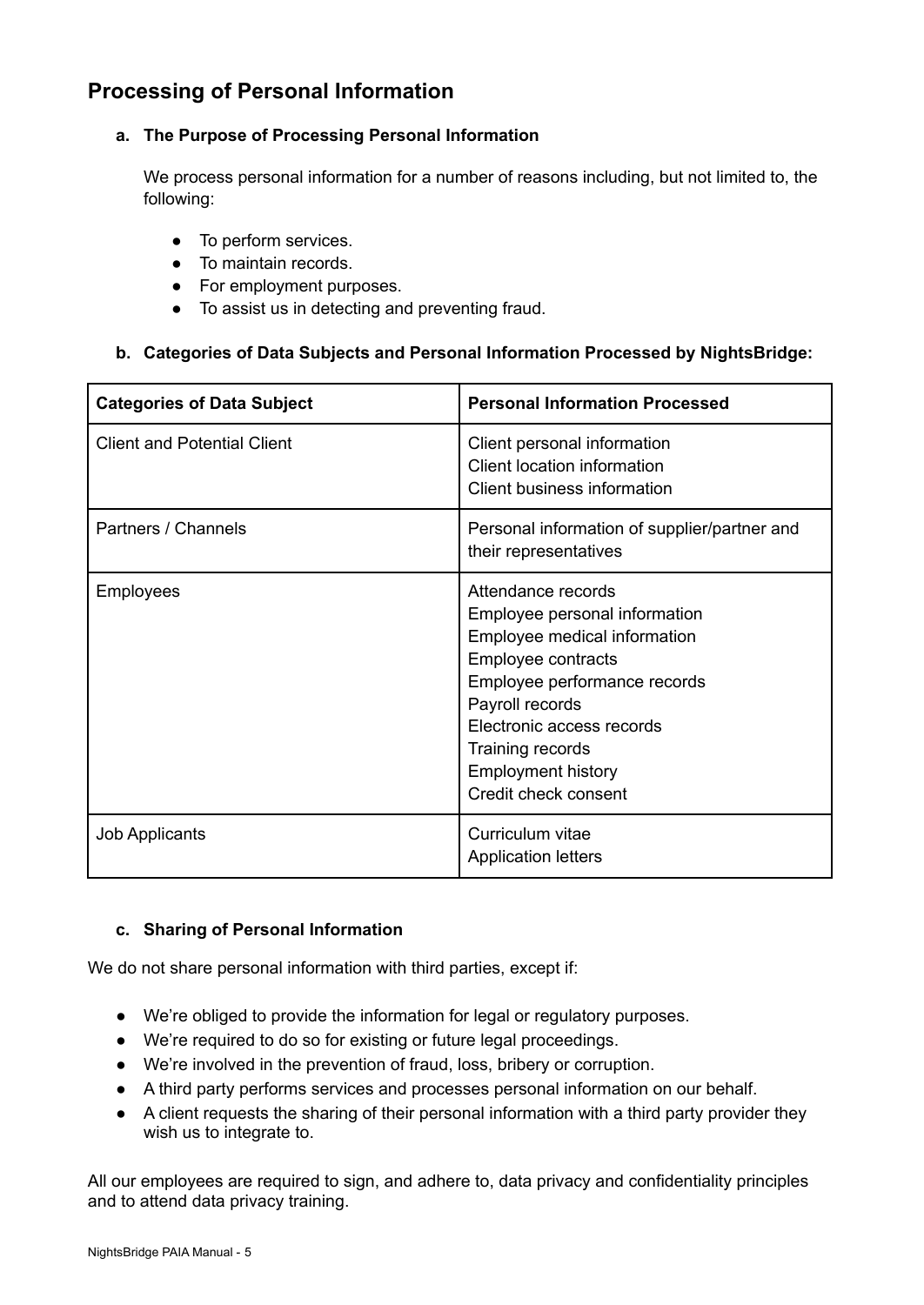### **How you can request access:**

To comply with our obligations, we have appointed an information officer. To request access to a record, please complete Form B.

Please submit this form (together with the request fee we explain below), to our information officer's e-mail address, or to our physical address.

The form must:

- provide sufficient particulars to enable the information officer to identify you and the requested records;
- indicate which form of access is required:
- specify your postal address, e-mail address or fax number;
- describe the right you are trying to exercise or protect;
- provide an explanation of why the requested record is required for the exercise or protection of that right;
- tell us of any other way you would like to be informed of our decision other than in writing;
- provide proof of the capacity in which you are making the request if you are making it on behalf of someone else (we will decide if this is satisfactory proof).

If you do not use the standard form, we may either reject the request due to lack of procedural compliance, or refuse it if you do not provide sufficient information, or delay it.

#### **How we will provide access:**

We will evaluate and consider all requests. If we approve your request, we will decide how to provide access to you - unless you have asked for access in a specific form. Publication of this manual does not give rise to any rights to access information records, except in terms of PAIA.

#### **Costs involved:**

#### **Request fees:**

The law prescribes a request fee which you need to pay us when you make a request. You need to pay the fee before we give you access. You will receive a notice from our information officer upon your request, outlining the application procedure.

#### **Access fees:**

If we grant the request, you will have to pay us a further access fee as the law prescribes. This includes a fee for the time it takes us to handle your request, or if the time has exceeded the prescribed hours to search and prepare the record for disclosure. Our information officer will notify you if you need to pay a deposit for the access fee. The deposit may be up to one third of the prescribed access fee. The access fee will provide for:

- The costs of making the record, or transcribing the record,
- A postal fee (if applicable), and
- The reasonable time we need to search for the record and prepare the records for you.

If you paid the deposit and we refused your request, we will refund you the deposit amount. Until you have paid the fees, we may withhold the record you requested.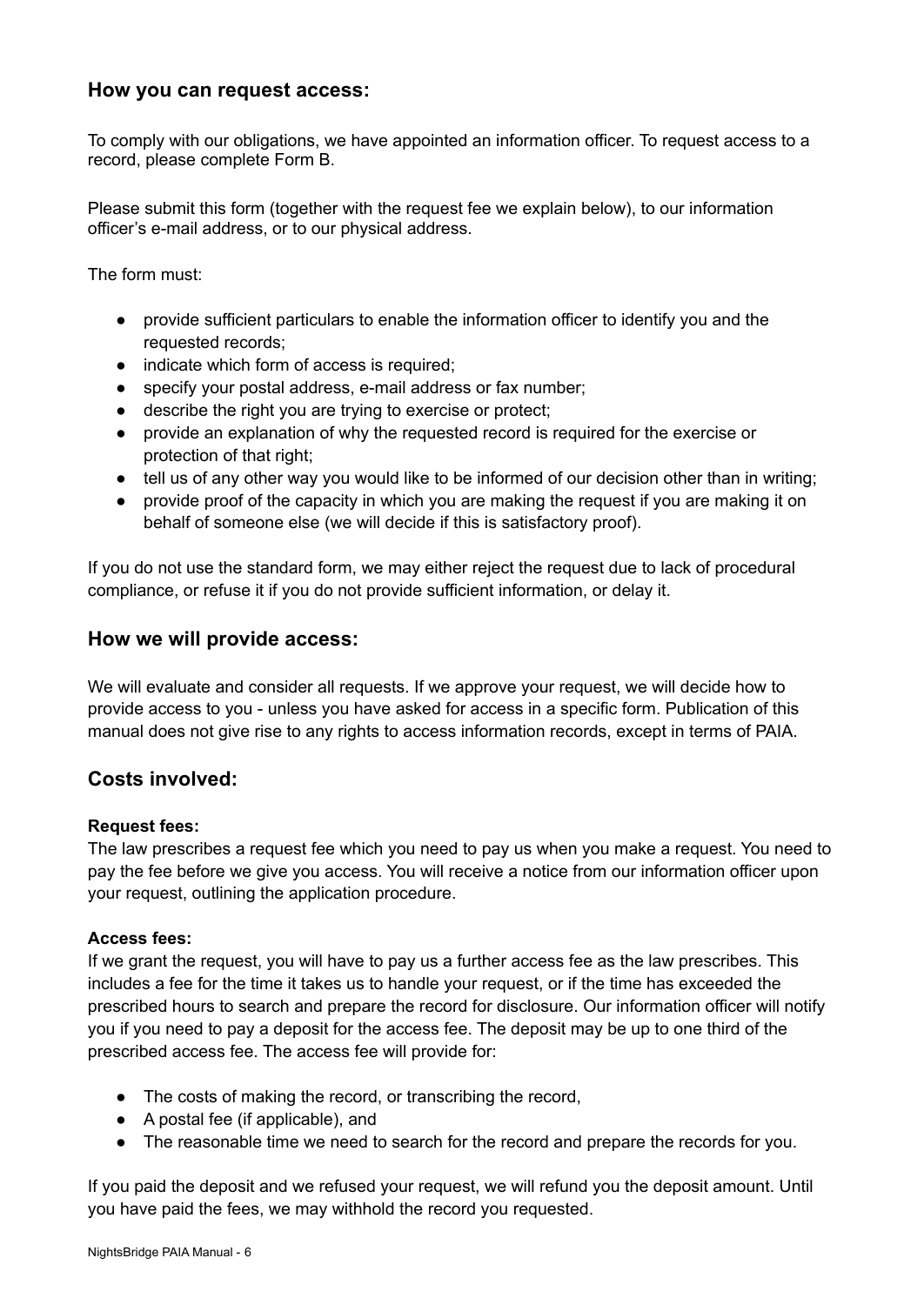# **Table of Fees:**

| <b>Item</b>    | <b>Description</b>                                                                                                                                                                                | <b>Amount</b>                                                                                             |
|----------------|---------------------------------------------------------------------------------------------------------------------------------------------------------------------------------------------------|-----------------------------------------------------------------------------------------------------------|
| 1              | Request fee, payable by every requester.                                                                                                                                                          | R140.00                                                                                                   |
| $\overline{2}$ | Photocopy or printed black & white copy for every A4 page.                                                                                                                                        | R2.00 per page or part of the<br>page                                                                     |
| 3              | Printed copy of A4-size page.                                                                                                                                                                     | R2.00 per page or part of the<br>page                                                                     |
| $\overline{4}$ | For a copy in a computer-readable form on:<br>- a flash drive (provided by the requester)<br>- a compact disc (CD) if the requester provides the CD<br>- a compact disc (CD) if we provide the CD | R40.00<br>R40.00<br>R60.00                                                                                |
| 5              | For a transcription of visual images, for an A4-size page or part<br>of the page:                                                                                                                 | This service will be<br>outsourced. The fee will<br>depend on the quotation from<br>the service provider. |
| 6              | For a copy of visual images.                                                                                                                                                                      | This service will be<br>outsourced. The fee will<br>depend on the quotation from<br>the service provider. |
| $\overline{7}$ | For a transcription of an audio record, per A4-size page.                                                                                                                                         | R24.00                                                                                                    |
| 8              | For a copy of an audio record on a flash drive (provided by the<br>requester)                                                                                                                     | R40.00                                                                                                    |
|                | For a copy of an audio record on compact disc (CD) if the<br>requester provides the CD.                                                                                                           | R40.00                                                                                                    |
|                | For a copy of an audio record on compact disc (CD) if we<br>provide the CD.                                                                                                                       | R60.00                                                                                                    |
| 9              | For each hour or part of an hour (excluding the first hour)                                                                                                                                       | R145.00                                                                                                   |
|                | reasonably required to search for, and prepare the record for<br>disclosure.                                                                                                                      | The search and preparation<br>fee cannot exceed:<br>R435.00                                               |
| 10             | Deposit: if the search exceeds 6 hours.                                                                                                                                                           | One-third of the amount per<br>request. It is calculated in<br>terms of items 2 to 8 above.               |
| 11             | Postage, e-mail or any other electronic transfer.                                                                                                                                                 | Actual expense, if any.                                                                                   |